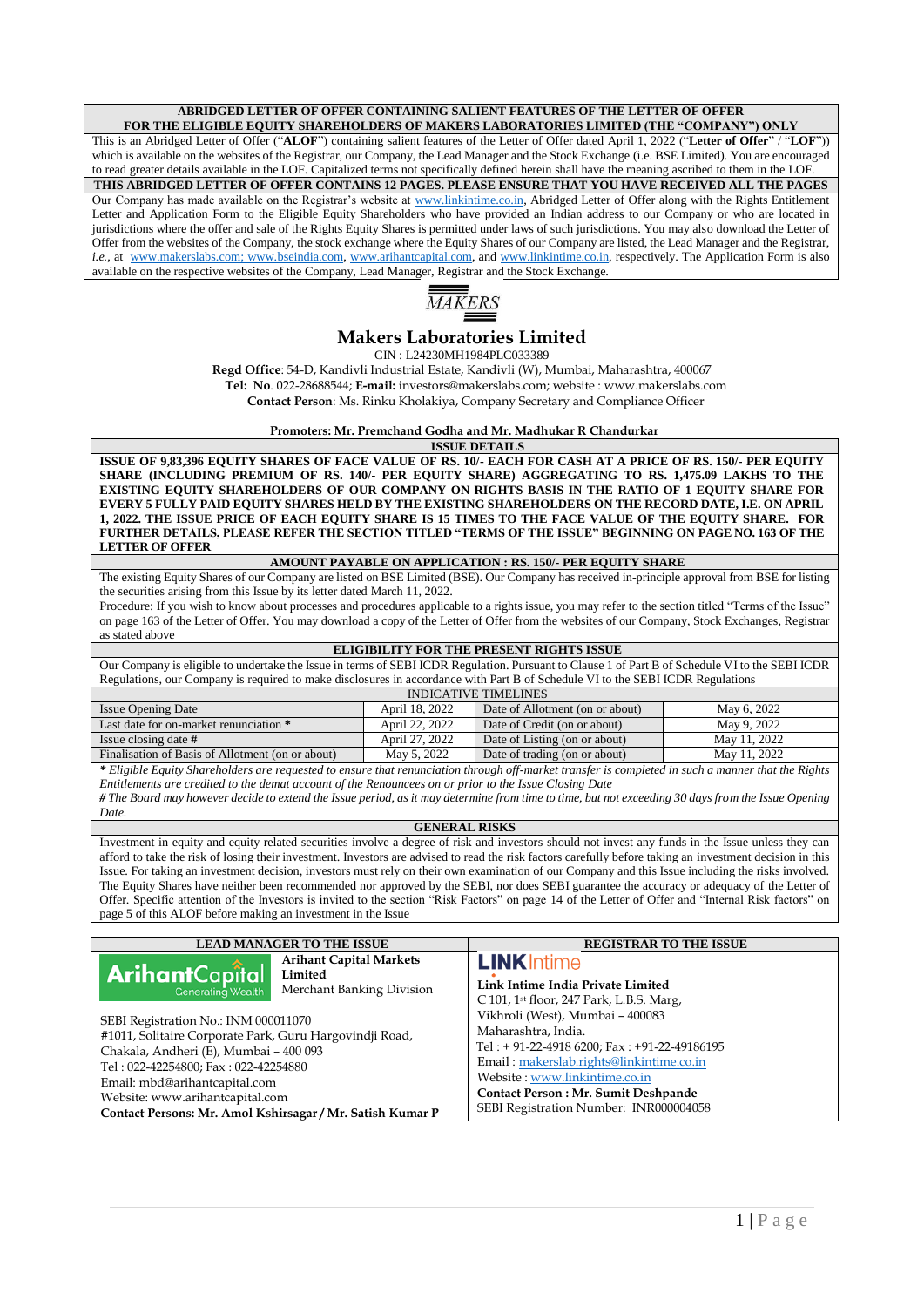| Name of the Lead Manager and contact    | <b>Arihant Capital Markets Limited</b>                                              |  |
|-----------------------------------------|-------------------------------------------------------------------------------------|--|
| details                                 | 1011, Building No.10, Solitaire Corporate Park                                      |  |
|                                         | Guru Hargovindji Road, Chakala, Andheri (East),                                     |  |
|                                         | Mumbai - 400 093. Tel: 022-42254800; Fax: 022-42254880;                             |  |
|                                         | E-mail: mbd@arihancapital.com; Website: www.arihantcapital.com                      |  |
|                                         | Contact Persons: Mr. Amol Kshirsagar / Mr. Satish Kumar P                           |  |
| Name of the Registrars to the Issue and | Link Intime India Private Limited                                                   |  |
| contact details                         | C 101, $1st$ floor, 247 Park, L.B.S. Marg,                                          |  |
|                                         | Vikhroli (West), Mumbai – 400083; Maharashtra, India.                               |  |
|                                         | Tel: + 91-22-4918 6200; Fax: +91-22-49186195                                        |  |
|                                         | Email: makerslab.rights@linkintime.co.in; Website: www.linkintime.co.in;            |  |
|                                         | Contact Person: Mr. Sumit Deshpande                                                 |  |
| Name of Statutory Auditors              | Natvarlal Vepari & Co., Chartered Accountants                                       |  |
|                                         | 903-904, 9th Floor, Raheja Chambers, 213, Nariman Point,                            |  |
|                                         | Mumbai – 400 021. Tel: 022-67527100; E-mail: $n$ jayendran@nvc.in                   |  |
| Self Certificate Syndicate Banks (SCSB) | The list of banks that have been notified by SEBI to act as the SCSBs for the       |  |
|                                         | provided on the website<br>process is<br>of<br><b>SEBI</b><br>ASBA<br>at            |  |
|                                         | https://www.sebi.gov.in/sebiweb/other/OtherAction.do?doRecognisedFpi=y              |  |
|                                         | $es\&\text{intmId}=35$ as updated from time to time or at such other website as may |  |
|                                         | be prescribed from time to time. Further, for a list of branches of the SCSBs       |  |
|                                         | named by the respective SCSBs to receive the ASBA applications from the             |  |
|                                         | Designated Intermediaries and updated from time to time, please refer to the        |  |
|                                         | above mentioned link or any such other website as may be prescribed by              |  |
|                                         | SEBI from time to time                                                              |  |
| Bankers to the Issue                    | <b>YES Bank Limited</b>                                                             |  |
|                                         | Yes Bank House, Off W.E. Highway, Santacruz (E), Mumbai – 400 055                   |  |
|                                         | Tel: 022-33479163; E-mail: akansha.agarwal@yesbank.in                               |  |

## **SUMMARY OF BUSINESS**

We are growing Indian Pharmaceutical Company with a strong thrust on Generics and Branded Generics drugs and offering high quality products at affordable prices. Our Company's major thrust is marketing of Branded Generic Pharmaceutical Formulations in Indian market. These formulations are mainly used by the dispensing doctors, nursing homes and hospitals. Our Company is one of the companies in India to start generic business in organized manner at a time when generic market was at its nascent stage. It gets its products manufactured from its own factory in Ahmedabad along with getting products manufactured on P2P and loan license basis from other cGMP standard manufacturing facilities of various pharmaceutical companies situated across India.

Our Company's products have a good presence among the Dispensing Doctors & Retail chemists and e-Pharmacies across India. Our Company provides cost effective medicines in various therapy segments to the end users. Our Company has a product range of around 170 products in therapy segments such as Anti Malarials, Analgesics, Anti Pyretics, Anti-Allergy, Nutritional Supplements, Dermatology, Ophthalmic, Anti Diabetic, Anti-Hypertensives etc.

Our Company has warehouses in Ahmedabad, Ambala and Mumbai which in turn cater to Distributors across India. The Distributors appointed by our Company have a good network of Medical Institutions, Dispensing Doctors and Retail chemist in Major cities as well as many far reaching rural markets.

Some of the Popular Brands of our Company are Arofen Plus Gel (Pain relief Gel), Corima (Platelet Booster), Winlyte (Oral Rehydration Salt), Nimuwin Plus (Analgesic) and Artemak (anti-Malarial). Our Company has a marketing field strength of around 80 covering major geographical parts of the country

During the financial year 2020-21, MLL commercialised an ophthalmic / eye drops manufacturing facility at Plot No. 30/4, Phase III, GIDC Industrial Estate, Naroda, Ahmedabad and has started commercially manufacturing few ophthalmic eye drops. Further ophthalmic formulations are currently in the development stage.

We have two factories located at (a) Plot No. 29/3 Phase III, GIDC Industrial Estate, Naroda, Ahmedabad; and (b) Plot No. 30/4 Phase III, GIDC Industrial Estate, Naroda, Ahmedabad. Both these factories are opposite to each other. Apart from this, we have office-cum-warehouse situated at Plot No. 25/4, Phase III, GIDC Industrial Estate, Naroda, Ahmedabad.

Our Company has been pioneer in supplying its products to dispensing Doctors (generic). Over a period of time, we have also developed good network with retail Chemists across the country. Thus we are catering to dispensing doctors as well as retail chemists across India. Generic products as compared with ethical products are cheaper and find good market with dispensing doctors / chemists in rural areas since the locals find these products more affordable. As marketing strategy, we approach the doctors through our marketing network, located in North, West, South and East zones. Each Zone is headed by a Zonal head who would depute their team of Medical Representatives for visiting various doctors / chemists for marketing of our products. Enquires / orders are generated from the respective doctors / chemists which in turn is passed on to the Stockists. Based on the orders, the stocklists would supply the products to the distributors. We have 3 major Depots – Mumbai, Ahmedabad and at Ambala.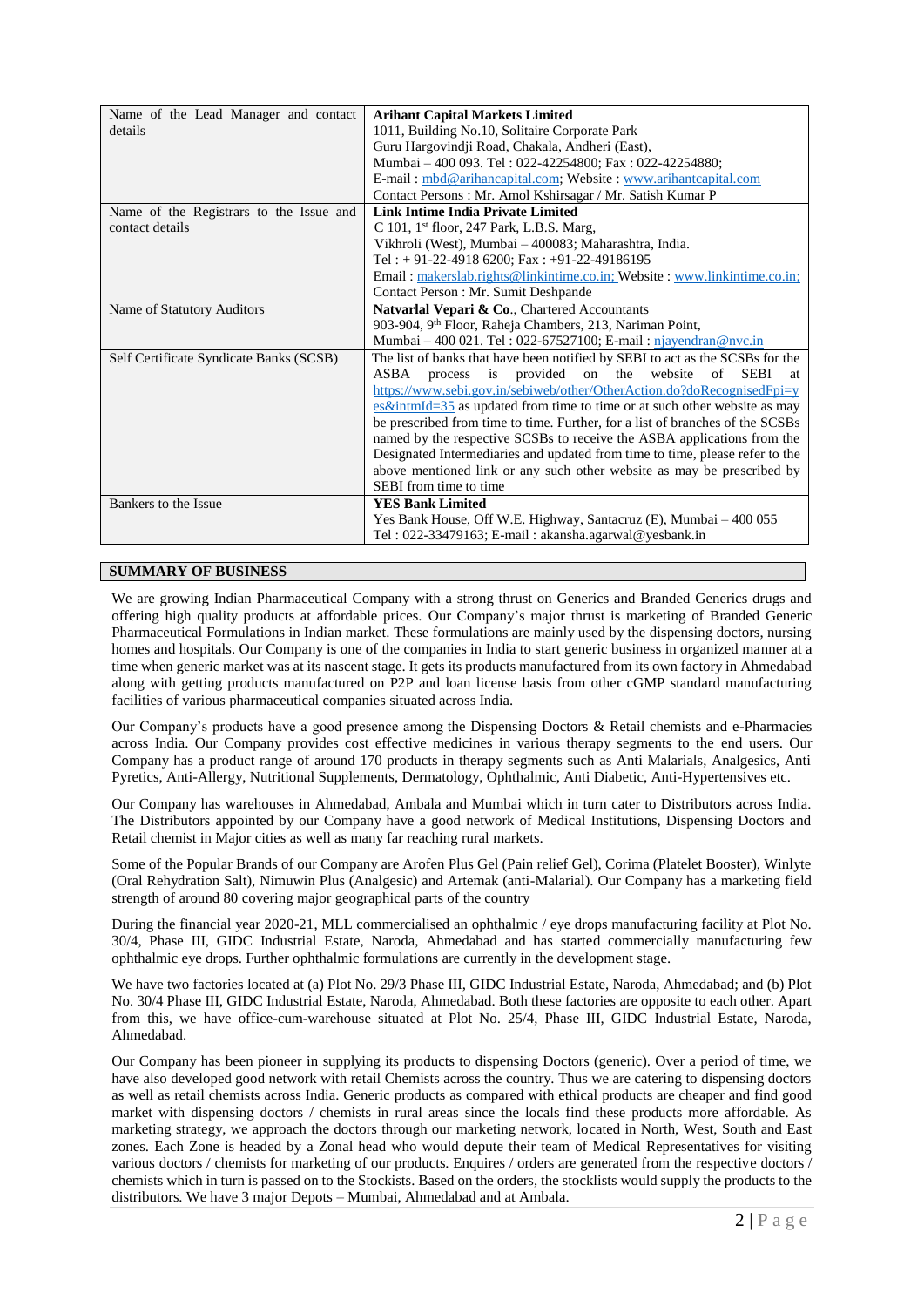Most of our manufacturing process is split into two parts – one on loan & licence basis (contract manufacturing) and other one on Principal to Principal (P2P) basis wherein we order the products with Company who supply the goods to us i.e. label showing manufactured by other company(ies) and marketed by us. Under the contract manufacturing, the products are manufactured by us and the entire production process is controlled by us. The products manufactured are sent to the various Depots from where the distribution would takes place.

We also cater to institutional orders / supplies through our distributors and also have our presence on online portals for supply of our products.

In terms of our products, our major contributing therapy segments are pain and analgesic segment followed by antimalarials

### **OBJECTS OF THE ISSUE**

Requirement of funds and utilisation of Issue Proceeds

|        |                                                                                                      | (Rs. in lakhs)          |
|--------|------------------------------------------------------------------------------------------------------|-------------------------|
| Serial | Particulars                                                                                          | <b>Estimated Amount</b> |
| (A)    | Gross proceeds of the Rights Issue *                                                                 | 1,475.09                |
|        | Less: Expenses of the Issue                                                                          | 40.00                   |
|        | Net proceeds of the Rights Issue                                                                     | 1,435.09                |
| (B)    | Utilisation of the net proceeds of the Rights Issue                                                  |                         |
|        | Funding capital expenditure requirement for upgradation of our existing<br>a)<br>manufacturing units | 1,122.00                |
|        | General Corporate purposes<br>b)                                                                     | 313.09                  |
|        | Sub-total                                                                                            | 1.435.09                |

\* *Assuming full subscription and allotment*

#### Details **of the Objects of the issue**

#### **1. Funding capital expenditure requirement for upgradation of our existing manufacturing unit**

#### Rationale for the Capex / upgradation

The upgradation is proposed for the injectable manufacturing facilities of Vials and Ampoules at our Factory premises at Plot No. 29/3, Phase III, GIDC Industrial Estate, Naroda, Ahmedabad.

The current capacity of the above unit is as under (*on a working of 26 days per month*) :

| Product                     | Capacity per month | Capacity Per annum |
|-----------------------------|--------------------|--------------------|
| Vials (26 days per month)   | 12.50 lakhs        | 120.00 lakhs       |
| Ampules (26 days per month) | 46.00 lakhs        | 552.00 lakhs       |

The present capacity and the available machineries is likely to become a bottleneck in the coming years with respect to the Gujarat FDA, WHO-GMP Certification and ROW Licencing for exports. Further, the above unit is also facing the following constraints :

- Sterilization equipment already running 24 hours daily and no space to install higher capacity equipment
- Non-availability of space for treating more effluent
- Absence of drains / gutters in Industrial Area hence ETP load cannot be increased
- Absence of Depyrogenation Tunnels for sterilization
- Absence of automation and CFR compliance
- Aging water and HVAC systems
- Restricted flexibility between vials and ampoule manufacturing inter-changeability

### Proposal for the upgradation

Considering the above, our Company proposes the following upgradation programme thus enabling the company to be eligible for certification from WHO-GMP and from ROW market countries :

#### Scope of the Project

- 1. Dismantle and demolish the existing manufacturing, washing / sterilization and fill / finish areas
- 2. Instead of the existing two 8 Stoke Ampule Fill / Finish Machines and Vial / Opthal Fill Finish machine, install a combi lines as under :
	- (a) One combi Washer, filling/capping line on a two shift working having a capacity / speed of 24,000 / hour Ampules or 9,000 Vials / hour (with inter-changeable flexibility).
	- (b) Installation of Depyrogenation tunnel -- Depyrogenation Tunnels are used to sterilize the the Glass vials and ampoules which are used for the manufacturing of pharmaceutical products. The glass vials and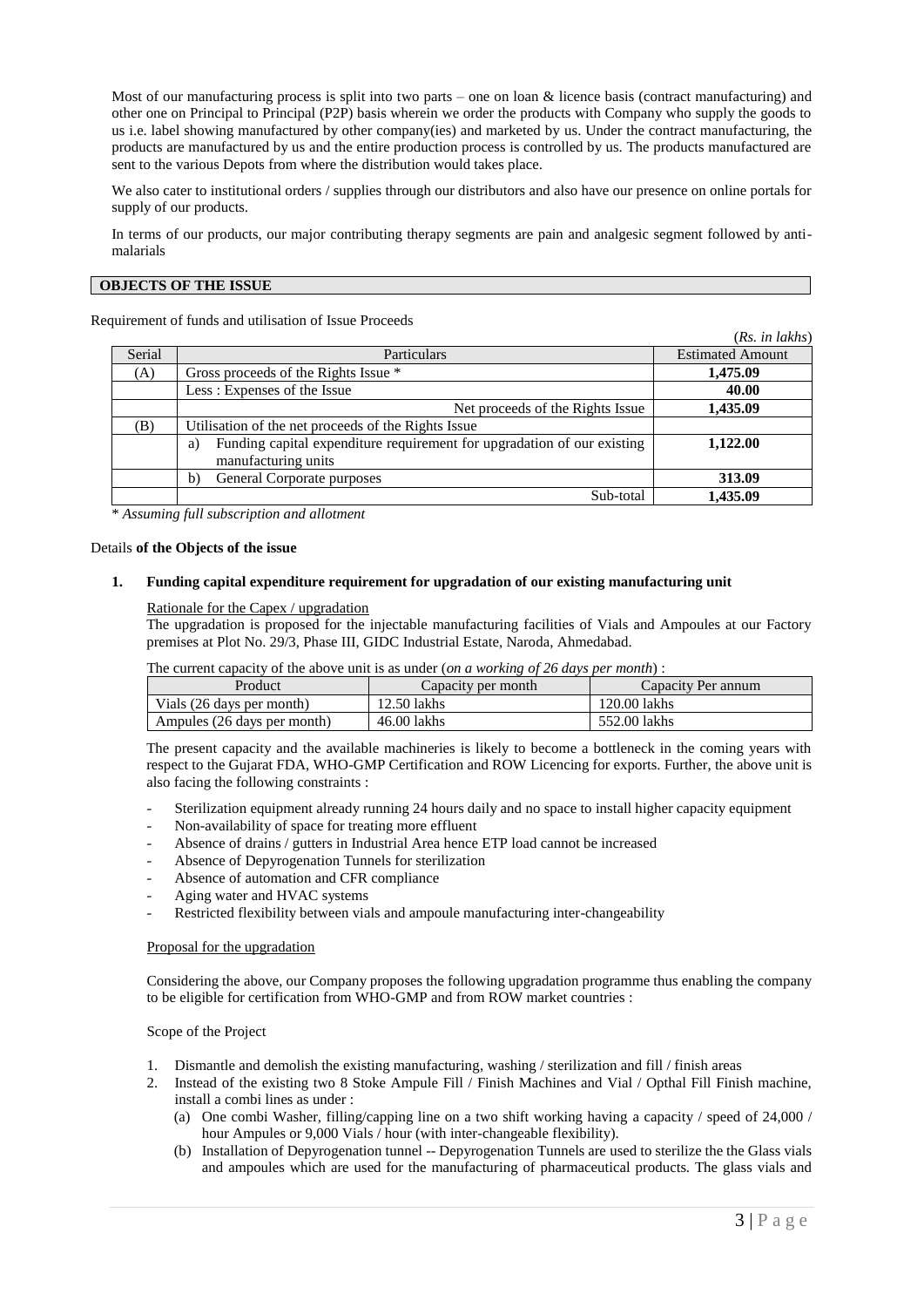ampoules are placed in the tunnel, where they travel through various heat zones and are subjected to extreme dry heat for ridding them of the pyrogens.

- (c) Provision for installation of 9-10m<sup>2</sup> Lyophyllizer (*a freeze drying process*) with semi automatic tray loading which can accommodate upto  $20,000 - 10$ ml Vials per cycle
- 3. The proposal would also include civil works towards renovation / restoration and providing sufficient area for the additional / new machineries. The vial/ampoule manufacturing unit is situated on a building of 2 floors. The following changes are proposed in the said manufacturing block :
	- (a) Ground floor demolish and rebuild (internal only) approx. 500 sq. mtrs for new manufacturing area, new sterilization and Fill/Finish combi line and utilities and water generation / distribution
	- (b) Second floor changes required for HVAC and Services and Water system / utilities

The capacity of the Vials/Ampules manufacturing post the upgradation would be as under (*on a working of 26 days per month*):

| Product                 | Capacity per month | Capacity Per annum |
|-------------------------|--------------------|--------------------|
| Vials (for 8 days p.m.) | 8.00 lakhs         | 96.00 lakhs        |
| Ampules (18 days p.m.)  | 47.00 lakhs        | 564.00 lakhs       |

Thus, on a per day basis, the manufacturing capacity for vials would increase from approx. 48,000 units to 1,00,000 units and the capacity for ampules would increase from 1,76,900 units to 2,61,000 units.

### **2. Issue Related Expenses**

The Issue related expenses include, among others, fees to various advisors, printing and distribution expenses, advertisement expenses, and registrar and depository fees. The estimated Issue related expenses are as follows :

| Expenses                                                                                                                                                           | Amount<br>(Rs. lakhs) | % of estimated<br>issue expenses | % of issue<br>$size*$ |
|--------------------------------------------------------------------------------------------------------------------------------------------------------------------|-----------------------|----------------------------------|-----------------------|
| Fees payable to the intermediaries (Lead Manager fees,<br>registrar fees, Bankers to the Issue, Auditors etc) including<br>reimbursement of out-of-pocket expenses | 28.50                 | 71.25                            | 1.93                  |
| Expenses relating to advertising, printing, distribution,<br>marketing and stationery expenses                                                                     | 6.50                  | 16.25                            | 0.44                  |
| Regulatory fees, filing fees, listing fees and other<br>miscellaneous expenses                                                                                     | 5.00                  | 12.50                            | 0.34                  |
| Total *                                                                                                                                                            | 40.00                 | 100.00%                          | $2.7^\circ$           |

\* *Subject to finalisation of Basis of Allotment and actual Allotment. In case of any difference between the estimated Issue related expenses and actual expenses incurred, the shortfall or excess shall adjusted with the amount allocated towards general corporate purposes.*

### 3. **General Corporate Purposes**

Our Company intends to deploy the balance Net Proceeds towards general corporate purposes, subject to such utilization not exceeding 25% of the Gross Proceeds, in compliance with applicable laws, to drive our business growth, including, amongst other things, (a) brand building and other marketing expenses; (b) funding growth opportunities, including strategic initiatives; (c) acquiring additional assets, such as plant and machinery, furniture and fixtures, and intangibles; (d) acquisitions in pursuance of inorganic growth opportunities; (e) meeting any expenses incurred in the ordinary course of business by us, including salaries and wages, rent, administration expenses, insurance related expenses, reduction of consolidated borrowings and the payment of taxes and duties; (f) meeting of exigencies which we may face in course of any business; and  $\varphi$ ) any other purpose as permitted by applicable laws and as approved by the Board of Directors.

### **Means of Finance**

Our Company proposes to meet the entire requirement of funds for the proposed objects of the Issue from the Net Proceeds. Accordingly, our Company confirms that there is no requirement to make firm arrangements of finance through verifiable means towards at least 75% of the stated means of finance, excluding the amount to be raised from the Issue.

### **Monitoring Agency**: Not Applicable

For more details, please refer to the chapter titled "Objects of the Issue" on page 30 of the Letter of Offer.

Equity Shareholding pattern of the Company as on December 31, 2021

| Category of shareholder   | Pre-issue number of shares held | % of total paid-up capital |
|---------------------------|---------------------------------|----------------------------|
| Promoter & promoter group | 28.69.947                       | 58.37%                     |
| Public                    | 20.47.033                       | 41.63%                     |
| Total                     | 2.63.16.372                     | 100.00%                    |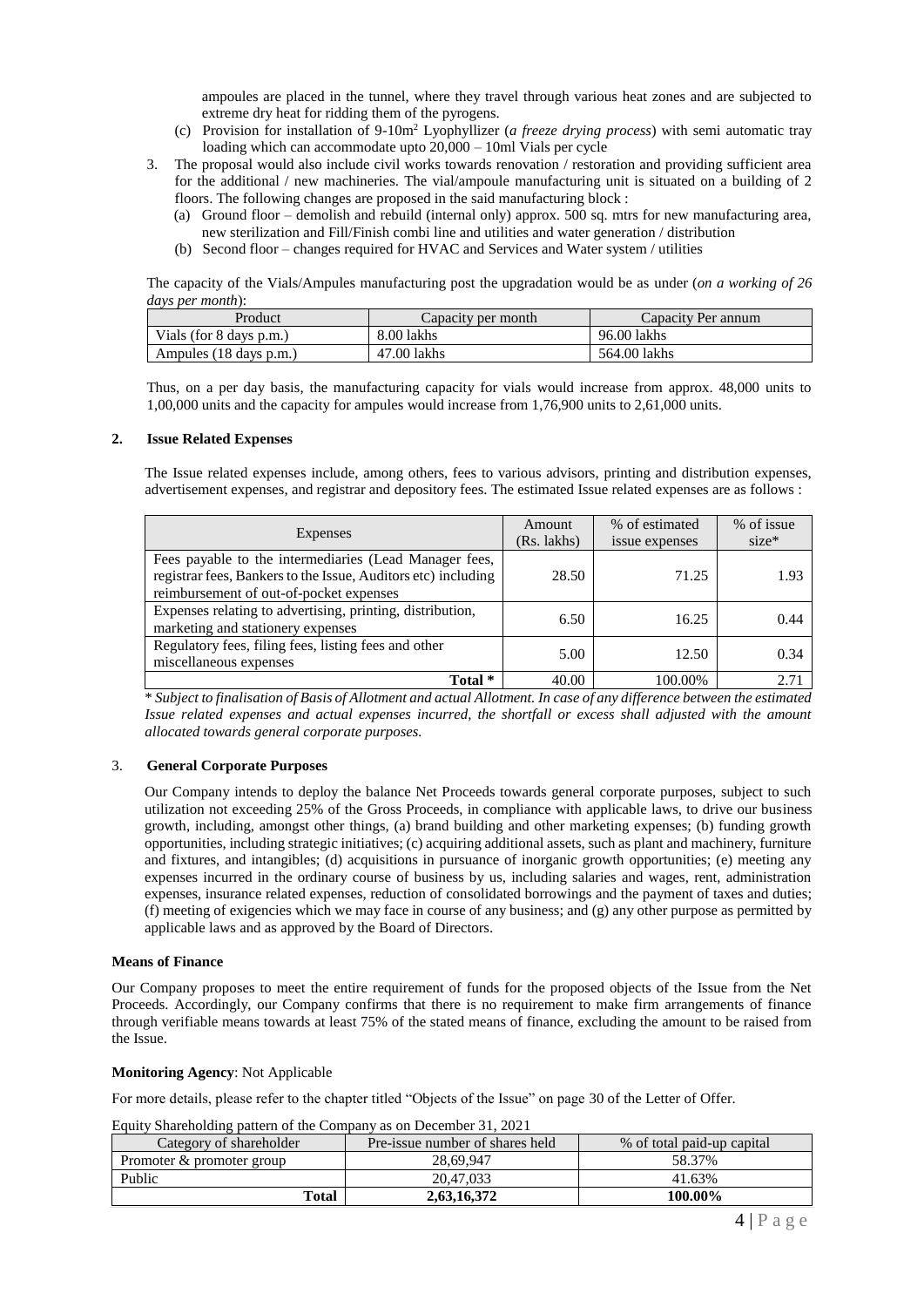# **BOARD OF DIRECTORS OF OUR COMPANY**

| <b>Name and Designation</b>   | Other Directorships as on the date of the Letter of Offer |  |
|-------------------------------|-----------------------------------------------------------|--|
| Mr. Raj Kamal Prasad Verma    | Krebs Biochemicals and Industries Limited                 |  |
| Chairman/Independent Director | Resonance Specialties Limited                             |  |
|                               | Evse Ready India Private Limited                          |  |
|                               | Omada Software Technologies Pvt Ltd                       |  |
| Mr. Vishal Babulal Jain       | Vipra Closures Private Limited                            |  |
| <b>Independent Director</b>   | Future Colours And Chemicals Pvt Ltd                      |  |
|                               | V Everywhere Foods LLP                                    |  |
| Ms. Dipti Chinubhai Shah      |                                                           |  |
| <b>Independent Director</b>   |                                                           |  |
| Mr. Prashant Premchand Godha  | Paschim Chemicals Private Limited                         |  |
| Non-independent Director      | Kaygee Laboratories Private Limited                       |  |
|                               | <b>Resonance Specialties Limited</b>                      |  |
|                               | Paranthapa Investments & Traders Private Limited          |  |
|                               | Gudakesh Investment and Traders Private Limited           |  |
|                               | Mexin Medicaments Private Limited                         |  |
|                               | Kaygee Investments Private Limited                        |  |
|                               | Ipca Laboratories Limited                                 |  |
|                               | Capricoating Solutions Private Limited                    |  |
|                               | Ipca Foundation                                           |  |
| Mr. Saahil Umesh Parikh       |                                                           |  |
| <b>Wholetime Director</b>     |                                                           |  |
| Mr. Nilesh Jain               | $\overline{\phantom{a}}$                                  |  |
| <b>Wholetime Director</b>     |                                                           |  |

For more details, see the chapter titled "Our Management" on page 45 of the Letter of Offer.

## **NEITHER OUR COMPANY NOR OUR PROMOTER OR ANY OF OUR DIRECTORS HAVE BEEN DECLARED AS A WILFUL DEFAULTER BY THE RBI OR ANY OTHER GOVERNMENT AUTHORITY**

## **FINANCIAL INFORMATION**

A summary of the consolidated financial information of our Company for Financial Year 2020-21 and for the 9 months period ended December 31, 2021 is set out below:  $\sigma$  in late  $\sigma$ 

|                                                        |                        | (Rs. 1n lakhs) |
|--------------------------------------------------------|------------------------|----------------|
| Particulars                                            | Limited reviewed as at | Audited as at  |
|                                                        | 31/12/2021             | 31/03/2021     |
| Total income from operations (net)                     | 10,186.68              | 6,959.73       |
| Net profit / (loss) before tax and extraordinary items | 1,442.65               | 270.47         |
| Profit / (loss) after tax and extraordinary items      | 1,078.77               | 134.86         |
| <b>Equity Share Capital</b>                            | 491.70                 | 491.70         |
| Reserves and Surplus                                   | $\rightarrow$          | 4,921.17       |
| Networth                                               | $-$ *                  | 5,412.87       |
| Basic earnings per share (Rs.)                         | 11.36                  | 2.74           |
| Diluted earnings per share (Rs.)                       | 11.36                  | 2.74           |
| Net asset value per share (Rs.)                        | $\rightarrow$          | 110.08         |
| Return on net worth $(\%)$                             | $\rightarrow$          | 2.49%          |

\* *Statement of Assets & Liabilities have not been drawn up as at December 31, 2021.*

### **INTERNAL RISK FACTORS**

The below mentioned risks are the top ten risk factors as per the Letter of Offer

- 1. Our Company's business is dependent on few customers. Any loss of such customers or a significant reduction in purchases by such customers could adversely affect our business, results of operations and financial conditions
- 2. We have contingent liabilities and our financial condition could be adversely affected if any of these contingent liabilities materialises
- 3. Our funds requirements are based on internal management estimates and have not been independently appraised by any bank or financial institution. Any increase in the actual deployment of funds may cause an additional burden on our finance plans.
- 4. We have not yet placed orders for all the plant and machinery and equipment requirements for our proposed project; as specified in the Objects of the Issue. Any delay in procurement or delivery of plant & machinery,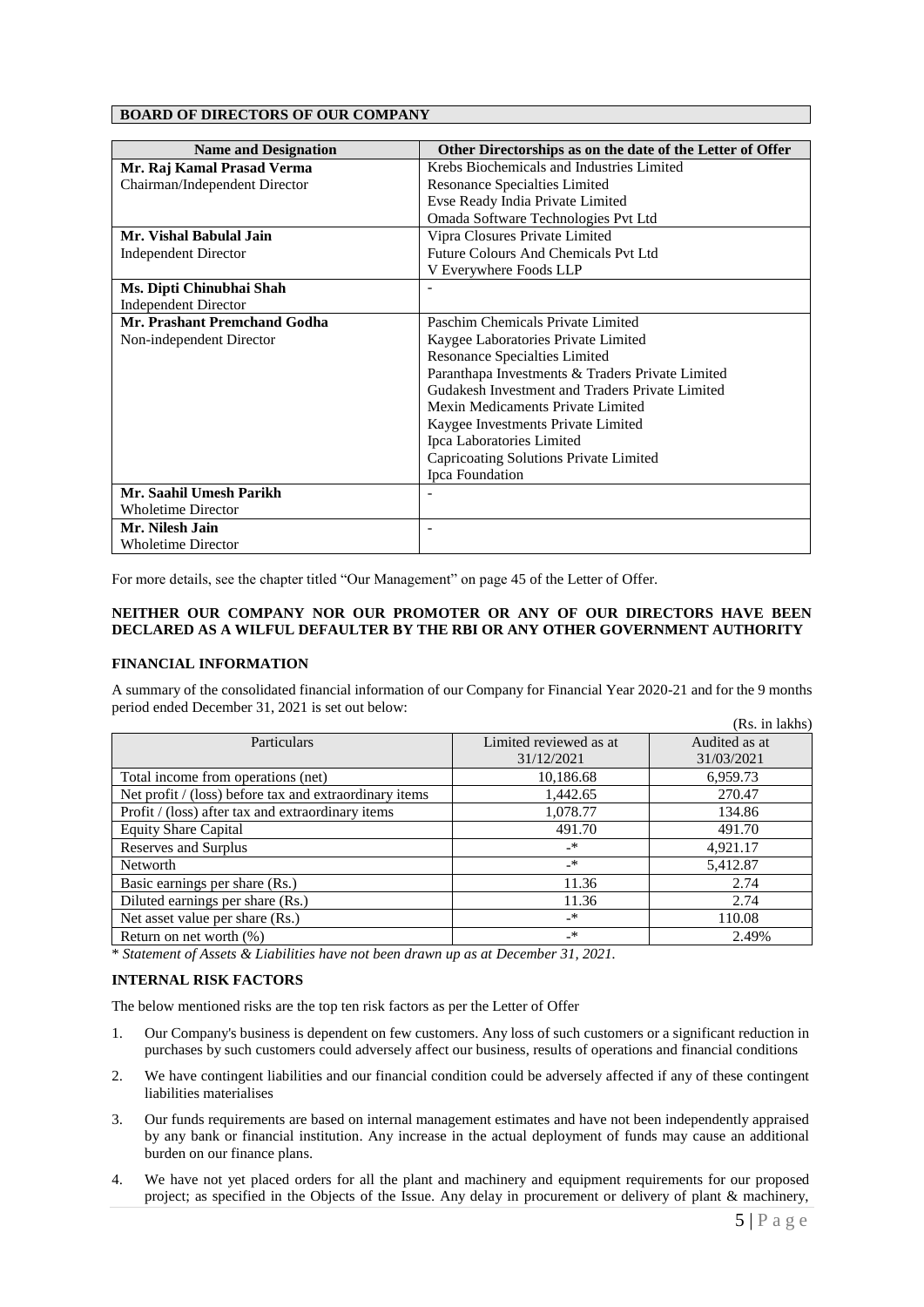equipment, etc. may delay the implementation schedule which may also lead to increased shut down period, increase in prices of these equipment, further affecting our costs, revenue and profitability.

- 5. Our Company may not be able to raise the entire Rs. 1,475.09 lakhs as proposed through the present Rights Issue due to non-subscription by shareholders of their rights entitlement either in part or full
- 6. We are dependent on our Whole Time Directors and the Leadership Team to manage our current operations and meet future business challenges
- 7. We have entered into related party transactions in the past and may continue to do so in future.
- 8. We, being a pharmaceutical company, operate in a highly regulated and controlled industry. Our business is dependent on various approvals from relevant regulatory and health authorities. Any delay or failure to obtain or renew such required regulatory approvals or any change in the regulatory environment in relation to manufacturing or for marketing our products may significantly impact our business and strategy
- 9. Our operations are subject to various environmental, health and safety laws and regulations. Our failure to comply with environmental laws and similar regulations in India, including improper handling of raw materials, may result in significant damages and may have an adverse effect on our business
- 10. If we are not able to obtain, renew or maintain our statutory and regulatory licenses, registrations and approvals required to operate our business or comply with the conditions specified therein or otherwise specified by various regulatory authorities, it may have a material adverse effect on our business, results of operations and financial condition

For further details, see the section "Risk Factors" on page 14 of the Letter of Offer

## **SUMMARY OF OUTSTANDING LITIGATION AND DEFAULTS**

Our Company and its Subsidiaries are subject to various legal proceedings from time to time, mostly arising in the ordinary course of our business. There are no outstanding litigation involving our Company and/or our Subsidiaries with respect to

- (i) issues of moral turpitude or criminal liability on the part of our Company and/or our Subsidiaries/Promoters/Directors
- (ii) material violations of statutory regulations by our Company and/or our Subsidiaries /Promoters/Directors
- (iii) economic offences where proceedings have been initiated against our Company and/or our Subsidiaries/Promoters/Directors
- (iv) any matters which if they result in an adverse outcome would materially and adversely affect operations or financial position of our Company and/or our Subsidiaries/ Promoters/Directors.

For the purpose of point (iv) above, the Board of Directors had approved a materiality policy ('Materiality Policy'). As per the said policy the materiality threshold shall be calculated based on audited financial statements of the last audited financial year, and would mean event/ information where the value involved or the impact (i) exceeds 10% per cent of the consolidated gross turnover, or (ii) exceeds 10% per cent of the consolidated net worth; (whichever is lower).

For further details, see "Outstanding Litigation and Material Developments" beginning on page 156 of the Letter of  $Offer$ 

### **TERMS OF THE ISSUE**

In accordance with the SEBI ICDR Regulations, the SEBI Rights Issue Circulars, the ALOF, the Application Form, the Rights Entitlement Letter, and other Issue material will be sent/ dispatched only to the Eligible Equity Shareholders who have provided Indian address. In case such Eligible Equity Shareholders have provided their valid e-mail address, the ALOF, the Application Form, the Rights Entitlement Letter and other Issue material will be sent only to their valid e-mail address and in case such Eligible Equity Shareholders have not provided their e-mail address, then the ALOF, the Application Form, the Rights Entitlement Letter and other Issue material will be dispatched, on a reasonable effort basis, to the Indian addresses provided by them. Investors can access the LOF, the ALOF and the Application Form (provided that the Eligible Equity Shareholder is eligible to subscribe for the Rights Equity Shares under applicable securities laws) on the websites of our Company at www.makerslabs.com; the Registrar at [www.linkintime.co.in;](http://www.linkintime.co.in/) the Lead Manager, at [www.arihantcapital.com;](http://www.arihantcapital.com/) and the Stock Exchanges at [www.bseindia.com.](http://www.bseindia.com/)

### **Process of making an Application in this Issue:**

In accordance with Regulation 76 of the SEBI ICDR Regulations, SEBI Rights Issue Circulars and ASBA Circulars, all Investors desiring to make an Application in this Issue are mandatorily required to use the ASBA process. Investors should carefully read the provisions applicable to such Applications before making their Application through ASBA.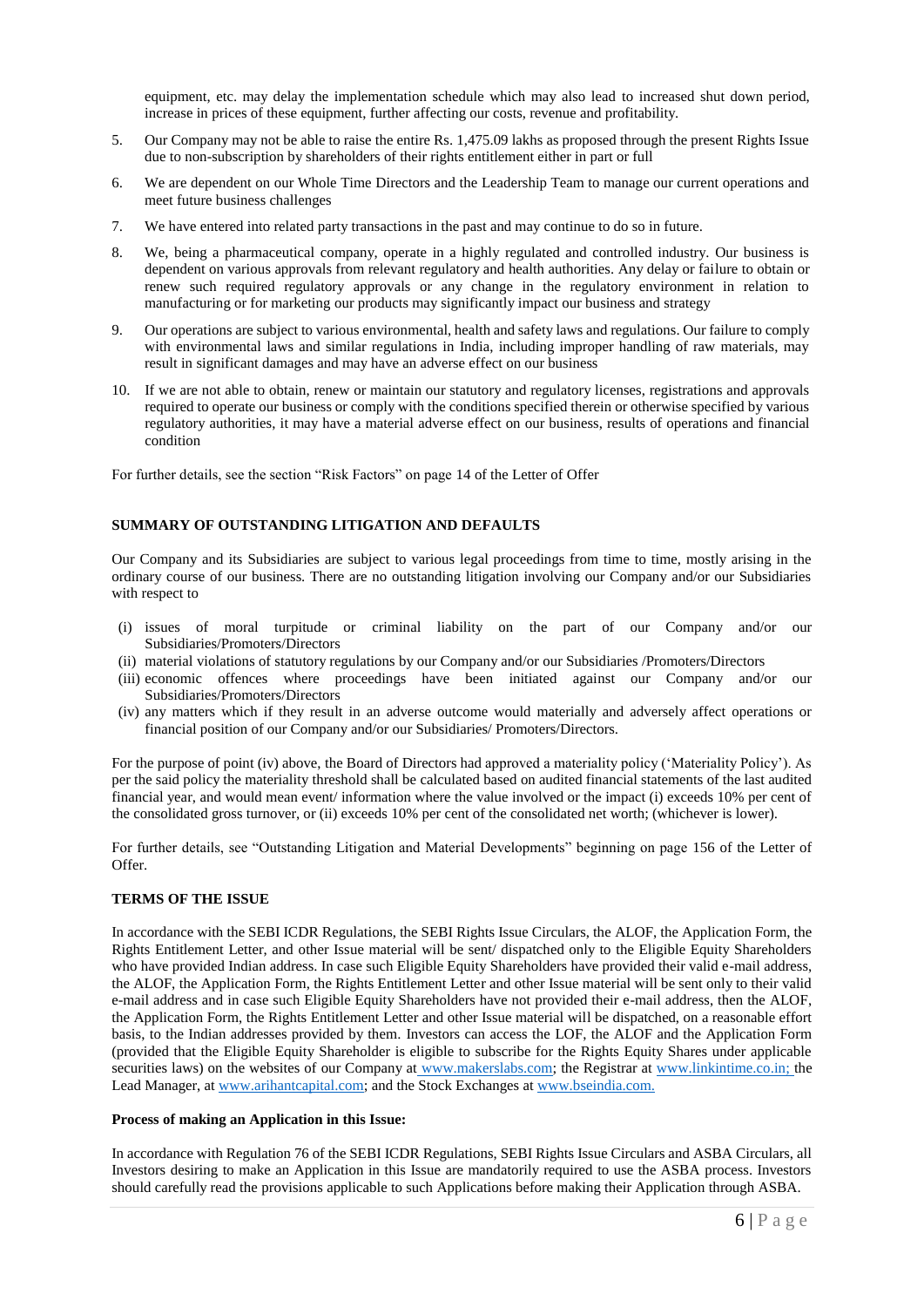The Application Form can be used by the Eligible Equity Shareholders as well as the Renouncees, to make Applications in this Issue basis the Rights Entitlement credited in their respective demat accounts or demat suspense escrow account, as applicable. For further details on the Rights Entitlements and demat suspense escrow account, see "Credit of Rights Entitlements in demat accounts of Eligible Equity Shareholders" on Page 168 of the LOF. Please note that one single Application Form shall be used by Investors to make Applications for all Rights Entitlements available in a particular demat account or entire respective portion of the Rights Entitlements in the demat suspense escrow account in case of resident Eligible Equity Shareholders holding shares in physical form as on Record Date and applying in this Issue, as applicable. In case of Investors who have provided details of demat account in accordance with the SEBI ICDR Regulations, such Investors will have to apply for the Equity Shares from the same demat account in which they are holding the Rights Entitlements and in case of multiple demat accounts, the Investors are required to submit a separate Application Form for each demat account.

Investors may apply for the Equity Shares by submitting the Application Form to the Designated Branch of the SCSB or online/electronic Application through the website of the SCSBs (if made available by such SCSB) for authorising such SCSB to block Application Money payable on the Application in their respective ASBA Accounts. Investors are also advised to ensure that the Application Form is correctly filled up stating therein the ASBA Account in which an amount equivalent to the amount payable on Application as stated in the Application Form will be blocked by the SCSB.

**Applicants should note that they should very carefully fill-in their depository account details and PAN in the Application Form or while submitting application through online/electronic Application through the website of the SCSBs (if made available by such SCSB). Please note that incorrect depository account details or PAN or Application Forms without depository account details shall be treated as incomplete and shall be rejected. For details see "Terms of the Issue - Grounds for Technical Rejection" on page 190 of the LOF. Our Company, the Lead Managers, the Registrar and the SCSBs shall not be liable for any incomplete or incorrect demat details provided by the Applicants**

Additionally, in terms of Regulation 78 of the SEBI ICDR Regulations, Investors may choose to accept the offer to participate in this Issue by making plain paper Applications. Please note that SCSBs shall accept such applications only if all details required for making the application as per the SEBI ICDR Regulations are specified in the plain paper application and that Eligible Equity Shareholders making an application in this Issue by way of plain paper applications shall not be permitted to renounce any portion of their Rights Entitlements. For details, see "Application on Plain Paper under ASBA process" beginning on page 183 of the LOF.

## **Making of an Application through the ASBA facility:**

An Investor, wishing to participate in this Issue through the ASBA facility, is required to have an ASBA enabled bank account with an SCSB, prior to making the Application. Investors desiring to make an Application in this Issue through ASBA process, may submit the Application Form in physical mode to the Designated Branches of the SCSB or online/ electronic Application through the website of the SCSBs (if made available by such SCSB) for authorizing such SCSB to block Application Money payable on the Application in their respective ASBA Accounts.

Investors should ensure that they have correctly submitted the Application Form and have provided an authorisation to the SCSB, via the electronic mode, for blocking funds in the ASBA Account equivalent to the Application Money mentioned in the Application Form, as the case may be, at the time of submission of the Application.

### **Credit of Rights Entitlements in demat accounts of Eligible Equity Shareholders**

## Rights Entitlements

As your name appears as a beneficial owner in respect of the issued and paid-up Equity Shares held in dematerialised form or appears in the register of members of our Company as an Eligible Equity Shareholder in respect of our Equity Shares held in physical form, as on the Record Date, you may be entitled to subscribe to the number of Rights Equity Shares as set out in the Rights Entitlement Letter. Eligible Equity Shareholders can also obtain the details of their respective Rights Entitlements from the website of the Registrar (i.e., [www.linkintime.co.in\)](http://www.linkintime.co.in/) by entering their DP ID and Client ID or Folio Number (for Eligible Equity Shareholders who hold Equity Shares in physical form as on Record Date) and PAN. The link for the same shall also be available on the website of our Company. In this regard, our Company has made necessary arrangements with NSDL and CDSL for crediting of the Rights Entitlements to the demat accounts of the Eligible Equity Shareholders in a dematerialized form. A separate ISIN for the Rights Entitlements has also been generated which is ISIN: INE987A20010. The said ISIN shall remain frozen (for debit) until the Issue Opening Date. The said ISIN shall be suspended for transfer by the Depositories post the Issue Closing Date.

Rights Entitlements shall be credited to the respective demat accounts of Eligible Equity Shareholders before the Issue Opening Date only in dematerialised form. Further, if no Application is made by the Eligible Equity Shareholders of Rights Entitlements on or before Issue Closing Date, such Rights Entitlements shall get lapsed and shall be extinguished after the Issue Closing Date. No Rights Equity Shares for such lapsed Rights Entitlements will be credited, even if such Rights Entitlements were purchased from market and purchaser will lose the premium paid to acquire the Rights Entitlements. Persons who are credited the Rights Entitlements are required to make an Application to apply for Rights Equity Shares offered under Rights Issue for subscribing to the Rights Equity Shares offered under Issue.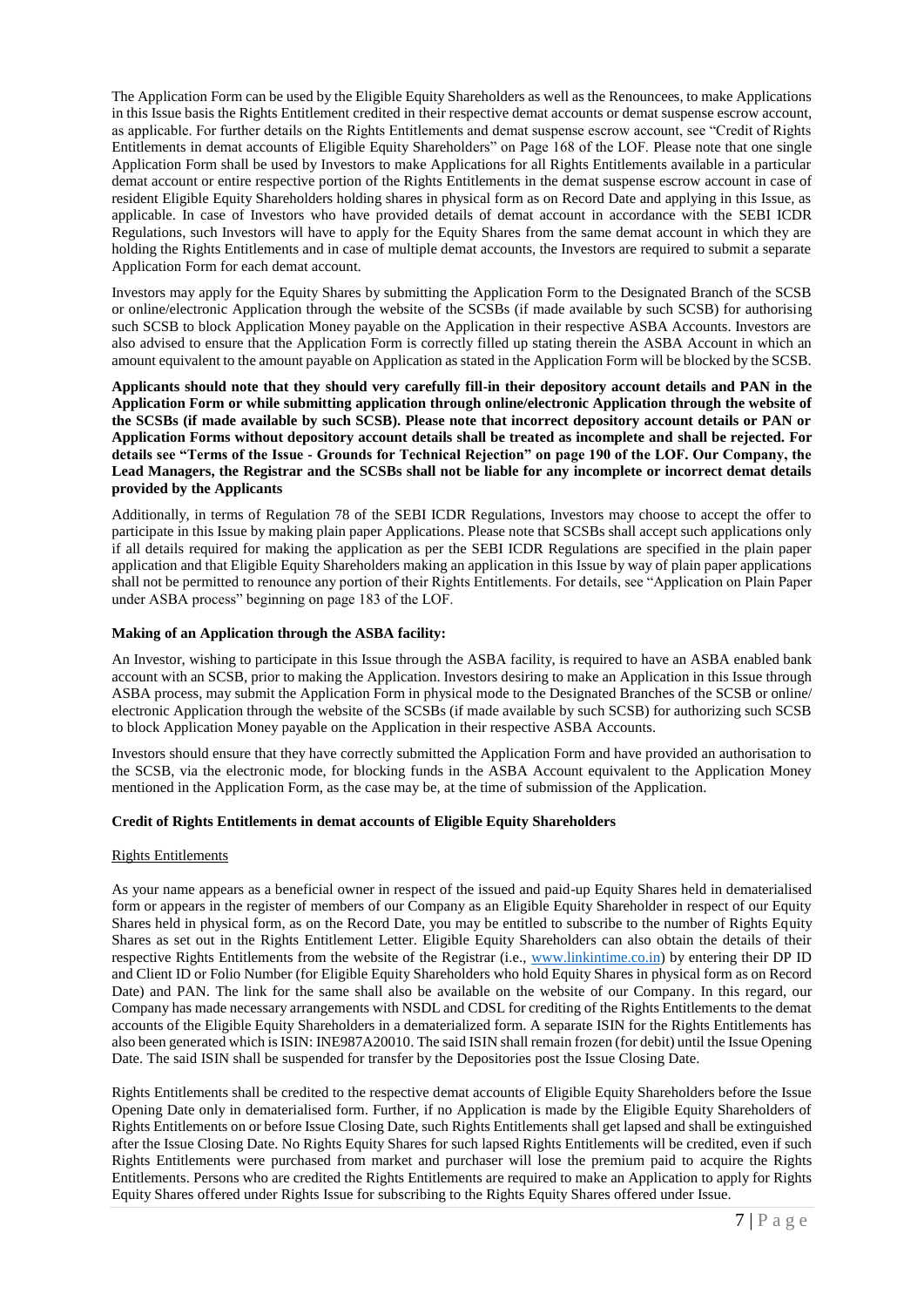In accordance with Regulation 77A of the SEBI ICDR Regulations read with the SEBI Rights Issue Circular, the credit of Rights Entitlements and Allotment of Rights Equity Shares shall be made in dematerialized form only. Prior to the Issue Opening Date, our Company shall credit the Rights Entitlements to (i) the demat accounts of the Eligible Equity Shareholders holding the Equity Shares in dematerialised form; and (ii) a demat suspense escrow account opened by our Company, for the Eligible Equity Shareholders which would comprise Rights Entitlements relating to (a) Equity Shares held in a demat suspense account pursuant to Regulation 39 of the SEBI Listing Regulations; or (b) Equity Shares held in the account of IEPF authority; or (c) the demat accounts of the Eligible Equity Shareholder which are frozen or details of which are unavailable with our Company or with the Registrar on the Record Date; or (d) Equity Shares held by Eligible Equity Shareholders holding Equity Shares in physical form as on Record Date where details of demat accounts are not provided by Eligible Equity Shareholders to our Company or Registrar; or (e) credit of the Rights Entitlements returned/reversed/failed; or (f) the ownership of the Equity Shares currently under dispute, including any court proceedings.

## **Application by Eligible Equity Shareholders holding Equity Shares in physical form:**

Please note that in accordance with Regulation 77A of the SEBI ICDR Regulations read with the SEBI Rights Issue Circulars, the credit of Rights Entitlements and Allotment of Equity Shares shall be made in dematerialised form only. Accordingly, Eligible Equity Shareholders holding Equity Shares in physical form as on Record Date and desirous of subscribing to Rights Equity Shares in this Issue are advised to furnish the details of their demat account to the Registrar or our Company at least two Working Days prior to the Issue Closing Date, to enable the credit of their Rights Entitlements in their respective demat accounts at least one day before the Issue Closing Date.

Prior to the Issue Opening Date, the Rights Entitlements of those Eligible Equity Shareholders, among others, who hold Equity Shares in physical form, and whose demat account details are not available with our Company or the Registrar, shall be credited in a demat suspense escrow account opened by our Company.

Eligible Equity Shareholders, who hold Equity Shares in physical form as on Record Date and who have opened their demat accounts after the Record Date, shall adhere to following procedure for participating in this Issue:

- (a) The Eligible Equity Shareholders shall send a letter to the Registrar containing the name(s), address, e-mail address, contact details and the details of their demat account along with copy of self-attested PAN and selfattested client master sheet of their demat account either by e-mail, post, speed post, courier, or hand delivery so as to reach to the Registrar no later than two Working Days prior to the Issue Closing Date;
- (b) The Registrar shall, after verifying the details of such demat account, transfer the Rights Entitlements of such Eligible Equity Shareholders to their demat accounts at least one day before the Issue Closing Date;
- (c) The remaining procedure for Application shall be same as set out in "Application on Plain Paper under ASBA process" on page 183 of the LOF.

Resident Eligible Equity Shareholders who hold Equity Shares in physical form as on the Record Date will not be allowed to renounce their Rights Entitlements in the Issue. However, such Eligible Equity Shareholders, where the dematerialized Rights Entitlements are transferred from the suspense escrow demat account to the respective demat accounts within prescribed timelines, can apply for additional Equity Shares while submitting the Application.

## Application for Additional Rights Equity Shares

Investors are eligible to apply for Additional Rights Equity Shares over and above their Rights Entitlements, provided that they are eligible to apply for Equity Shares under applicable law and they have applied for all the Rights Equity Shares forming part of their Rights Entitlements without renouncing them in whole or in part. Where the number of Additional Rights Equity Shares applied for exceeds the number available for Allotment, the Allotment would be made as per the Basis of Allotment finalised in consultation with the Designated Stock Exchange. Applications for Additional Rights Equity Shares shall be considered and Allotment shall be made in accordance with the SEBI ICDR Regulations and in the manner as set out in the section entitled "- Basis of Allotment" on page 194 of the LOF.

## **Application on Plain Paper under ASBA process**

An Eligible Equity Shareholder in India who is eligible to apply under the ASBA process may make an Application to subscribe to this Issue on plain paper in case of non-receipt of Application Form as detailed above. In such cases of nonreceipt of the Application Form through physical delivery (where applicable) and the Eligible Equity Shareholder not being in a position to obtain it from any other source may make an Application to subscribe to this Issue on plain paper with the same details as per the Application Form that is available on the website of the Registrar, Stock Exchanges or the Lead Manager. An Eligible Equity Shareholder shall submit the plain paper Application to the Designated Branch of the SCS for authorizing such SCSB to block Application Money in the said bank account maintained with the same SCSB. Applications on plain paper will not be accepted from any Eligible Equity Shareholder who has not provided an Indian address. Please note that the Eligible Equity Shareholders who are making the Application on plain paper shall not be entitled to renounce their Rights Entitlements and should not utilize the Application Form for any purpose including renunciation even if it is received subsequently.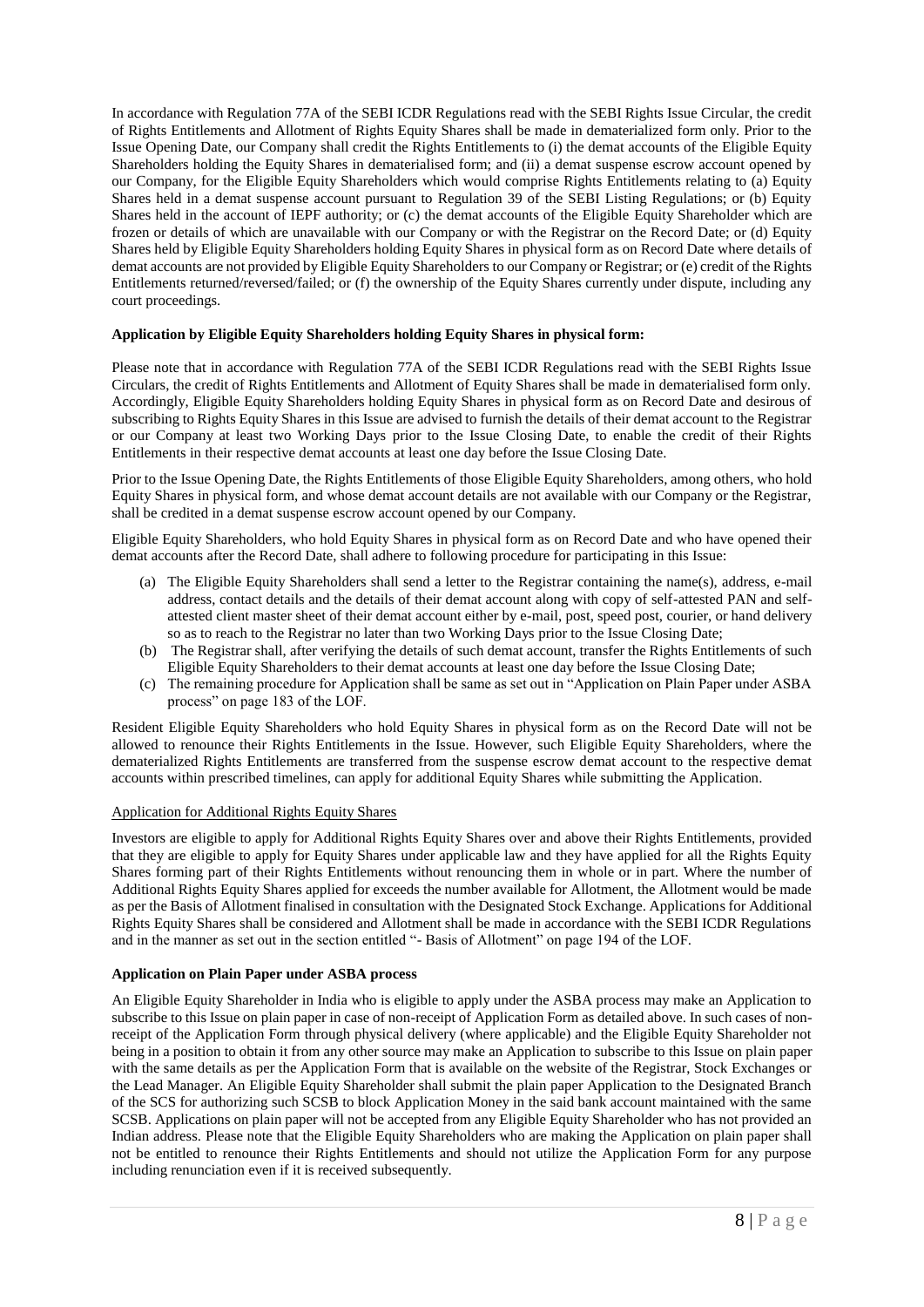The application on plain paper, duly signed by the Eligible Equity Shareholder including joint holders, in the same order and as per specimen recorded with his bank, must reach the office of the Designated Branch of the SCSB before the Issue Closing Date and should contain the following particulars:

- 1. Name of our Company, being MAKERS LABORATORIES LIMITED;
- 2. Name and address of the Eligible Equity Shareholder including joint holders (in the same order and as per specimen recorded with our Company or the Depository);
- 3. Registered Folio Number/DP and Client ID No.;
- 4. Number of Equity Shares held as on Record Date;
- 5. Allotment option only dematerialised form:
- 6. Number of Rights Equity Shares entitled to;
- 7. Number of Rights Equity Shares applied for within the Rights Entitlements;
- 8. Number of additional Rights Equity Shares applied for, if any;
- 9. Total number of Rights Equity Shares applied for;
- 10. Total amount paid at the rate of Rs. 150/- per Rights Equity Share;
- 11. Details of the ASBA Account such as the account number, name, address and branch of the relevant SCSB;
- 12. In case of NR Eligible Equity Shareholders making an application with an Indian address, details of the NRE/FCNR/NRO Account such as the account number, name, address and branch of the SCSB with which the account is maintained;
- 13. Except for Applications on behalf of the Central or State Government, the residents of Sikkim and the officials appointed by the courts, PAN of the Eligible Equity Shareholder and for each Eligible Equity Shareholder in case of joint names, irrespective of the total value of the Rights Equity Shares applied for pursuant to this Issue;
- 14. Authorisation to the Designated Branch of the SCSB to block an amount equivalent to the Application Money in the ASBA Account;
- 15. Signature of the Eligible Equity Shareholder (in case of joint holders, to appear in the same sequence and order as they appear in the records of the SCSB);
- 16. In addition, all such Eligible Equity Shareholders are deemed to have accepted the following:

*I/ We understand that neither the Rights Entitlements nor the Rights Equity Shares have been, or will be, registered under the U.S. Securities Act of 1933, as amended (the "US Securities Act"), or any United States state securities*  laws, and may not be offered, sold, resold or otherwise transferred within the United States or to, or for the account *or benefit of, U.S. Persons (as defined in Regulation S under the US Securities Act ("Regulations S") except for these purposes, U.S except for these purposes, U.S. persons include persons who would otherwise have been excluded from such term solely by virtue of Rule 902(K)(1)(VIII)(B) or Rule 902(K)(2)(I)), except pursuant to an exemption form, or in a transaction not subject to, the registration requirements of the US securities Act.* 

*I/ we understand the Rights Equity Shares referred to in this application are being offered and sold (i) in offshore transactions outside the United States to non-U.S. Persons in compliance with Regulation S to existing shareholders located in jurisdictions where such offer and sale of the Rights Equity Shares is permitted under laws of such jurisdictions and (ii) in the United States to U.S. Persons who are "qualified institutional buyers" (as defined in Rule 144A under the U.S. Securities Act) ("U.S. QIBs") and are also "qualified purchasers" (as defined in the Investment Company Act of 1940, as amended and the related rules (the "Investment Company Act") pursuant to applicable exemptions under the US Securities Act and the Investment Company Act. I/we understand that the Company has not been and will not be registered under the Investment Company Act and I/we will not be entitled to the benefits of the Investment Company Act. I/we understand that the Company is relying on the exemption under Section 4(a)(2) of the US Securities Act and exception under Section 3(c)(7) of the Investment Company Act. I/ we understand that the Issue is not, and under no circumstances is to be construed as, an offering of any Rights Equity Shares or Rights Entitlements for sale in the United States, or as a solicitation therein of an offer to buy any of the said Rights Equity Shares or Rights Entitlements in the United States, except in each case to persons in the United States who are U.S.QIBs and are also Qualified Purchasers. I/ we confirm that I am/ we are (a)(i) not in the United States and eligible to subscribe for the Rights Equity Shares under applicable securities laws or (ii) a U.S. QIB and also a Qualified Purchaser in the United States, (b) complying with laws of jurisdictions applicable to such person in connection with the Issue, and (c) understand that neither the Company, nor the Registrar, the Lead Manager or any other person acting on behalf of the Company will accept subscriptions from any person, or the agent of any person, who appears to be, or who the Company, the Registrar, the Lead Manager or any other person acting on behalf of the Company have reason to believe is in the United States (other than U.S. QIBs who are also Qualified Purchasers) or is outside of India and the United States and ineligible to participate in this Issue under the securities laws of their jurisdiction.* 

*I/ We will not offer, sell or otherwise transfer any of the Rights Equity Shares which may be acquired by us in any jurisdiction or under any circumstances in which such offer or sale is not authorized or to any person to whom it is unlawful to make such offer, sale or invitation. I/ We satisfy, and each account for which I/ we are acting satisfies, (a) all suitability standards for investors in investments of the type subscribed for herein imposed by the jurisdiction of my/our residence, and (b) is eligible to subscribe and is subscribing for the Rights Equity Shares and Rights Entitlements in compliance with applicable securities and other laws of our jurisdiction of residence.*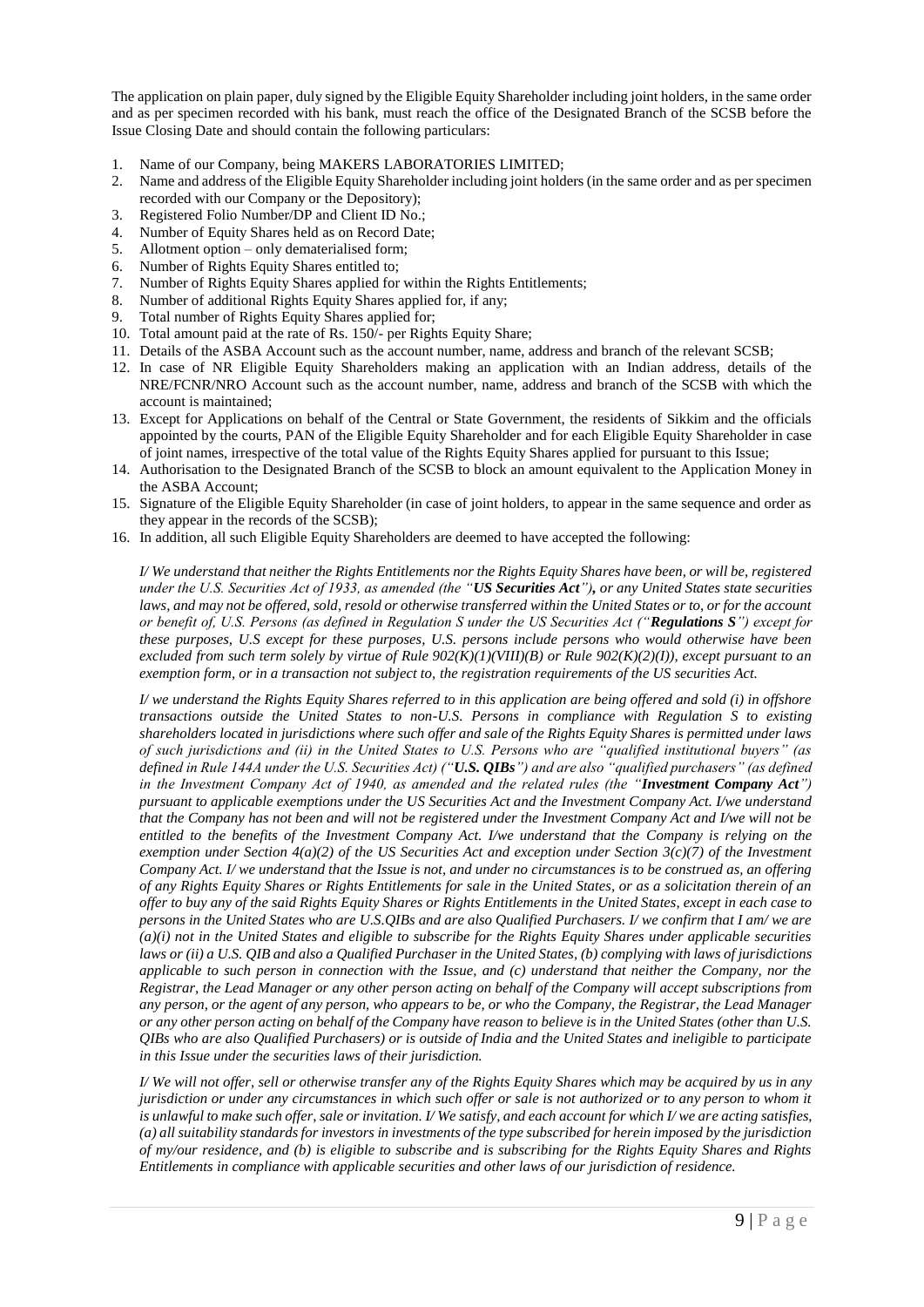*I/ We understand and agree that the Rights Entitlements and Rights Equity Shares may not be reoffered, resold, pledged or otherwise transferred except in an offshore transaction in compliance with Regulation S, or otherwise pursuant to an exemption from, or in a transaction not subject to, the registration requirements of the US Securities Act.* 

*I/ We acknowledge that we, the Lead Manager, its affiliates and others will rely upon the truth and accuracy of the foregoing representations and agreements."* 

In cases where multiple Application Forms are submitted for Applications pertaining to Rights Entitlements credited to the same demat account or in demat suspense escrow account, including cases where an Investor submits Application Forms along with a plain paper Application, such Applications shall be liable to be rejected. Investors are requested to strictly adhere to these instructions. Failure to do so could result in an Application being rejected, with our Company, the Lead Manager and the Registrar not having any liability to the Investor. The plain paper Application format will be available on the website of the Registrar a[t www.linkintime.co.in](http://www.linkintime.co.in/)

Our Company, the Lead Manager and the Registrar shall not be responsible if the Applications are not uploaded by SCSB or funds are not blocked in the Investors' ASBA Accounts on or before the Issue Closing Date.

### **Renouncees**

All rights and obligations of the Eligible Equity Shareholders in relation to Applications and refunds pertaining to this Issue shall apply to the Renouncee(s) as well.

### **Basis for this Issue**

The Rights Equity Shares are being offered for subscription for cash to the Eligible Equity Shareholders whose names appear as beneficial owners as per the list to be furnished by the Depositories in respect of our Equity Shares held in dematerialised form and on the register of members of our Company in respect of our Equity Shares held in physical form at the close of business hours on the Record Date.

## **Rights Entitlements**

As your name appears as a beneficial owner in respect of the issued and paid-up Equity Shares held in dematerialised form or appears in the register of members of our Company as an Eligible Equity Shareholder in respect of our Equity Shares held in physical form, as on the Record Date, you may be entitled to subscribe to the number of Rights Equity Shares as set out in the Rights Entitlement Letter. Eligible Equity Shareholders can also obtain the details of their respective Rights Entitlements from the website of the Registrar (i.e., [www.linkintime.co.in\)](http://www.linkintime.co.in/) by entering their DP ID and Client ID or Folio Number (in case of Eligible Equity Shareholders holding Equity Shares in physical form) and one certificate number. The link for the same shall also be available on the website of our Company (i.e. [www.makerslabs.com\)](http://www.makerslabs.com/)

### **Procedure for Renunciation of Rights Entitlements**

The Investors may renounce the Rights Entitlements, credited to their respective demat accounts, either in full or in part (a) by using the secondary market platform of the Stock Exchanges; or (b) through an off-market transfer, during the Renunciation Period. The Investors should have the demat Rights Entitlements credited/lying in his/her own demat account prior to the renunciation. The trades through On Market Renunciation and Off Market Renunciation will be settled by transferring the Rights Entitlements through the depository mechanism. Investors may be subject to adverse foreign, state or local tax or legal consequences as a result of trading in the Rights Entitlements. Investors who intend to trade in the Rights Entitlements should consult their tax advisor or stock broker regarding any cost, applicable taxes, charges and expenses (including brokerage) that may be levied for trading in Rights Entitlements. The Lead Manager and our Company accept no responsibility to bear or pay any cost, applicable taxes, charges and expenses (including brokerage), and such costs will be incurred solely by the Investors.

### (a) **On Market Renunciation**

The Investors may renounce the Rights Entitlements, credited to their respective demat accounts by trading/selling them on the secondary market platform of the Stock Exchanges through a registered stock broker in the same manner as the existing Equity Shares of our Company. In this regard, in terms of provisions of the SEBI ICDR Regulations and the SEBI Rights Issue Circulars, the Rights Entitlements credited to the respective demat accounts of the Eligible Equity Shareholders shall be admitted for trading on the Stock Exchanges under ISIN INE987A20010 subject to requisite approvals. The details for trading in Rights Entitlements will be as specified by the Stock Exchanges from time to time. The Rights Entitlements are tradable in dematerialized form only. The market lot for trading of Rights Entitlements is 1 (one) Rights Entitlements. The On-Market Renunciation shall take place only during the Renunciation Period for On-Market Renunciation, i.e., from April 18, 2022 to April 22, 2022 (both days inclusive). The Investors holding the Rights Entitlements who desire to sell their Rights Entitlements will have to do so through their registered stock brokers by quoting the ISIN INE987A20010 and indicating the details of the Rights Entitlements they intend to sell. The Investors can place order for sale of Rights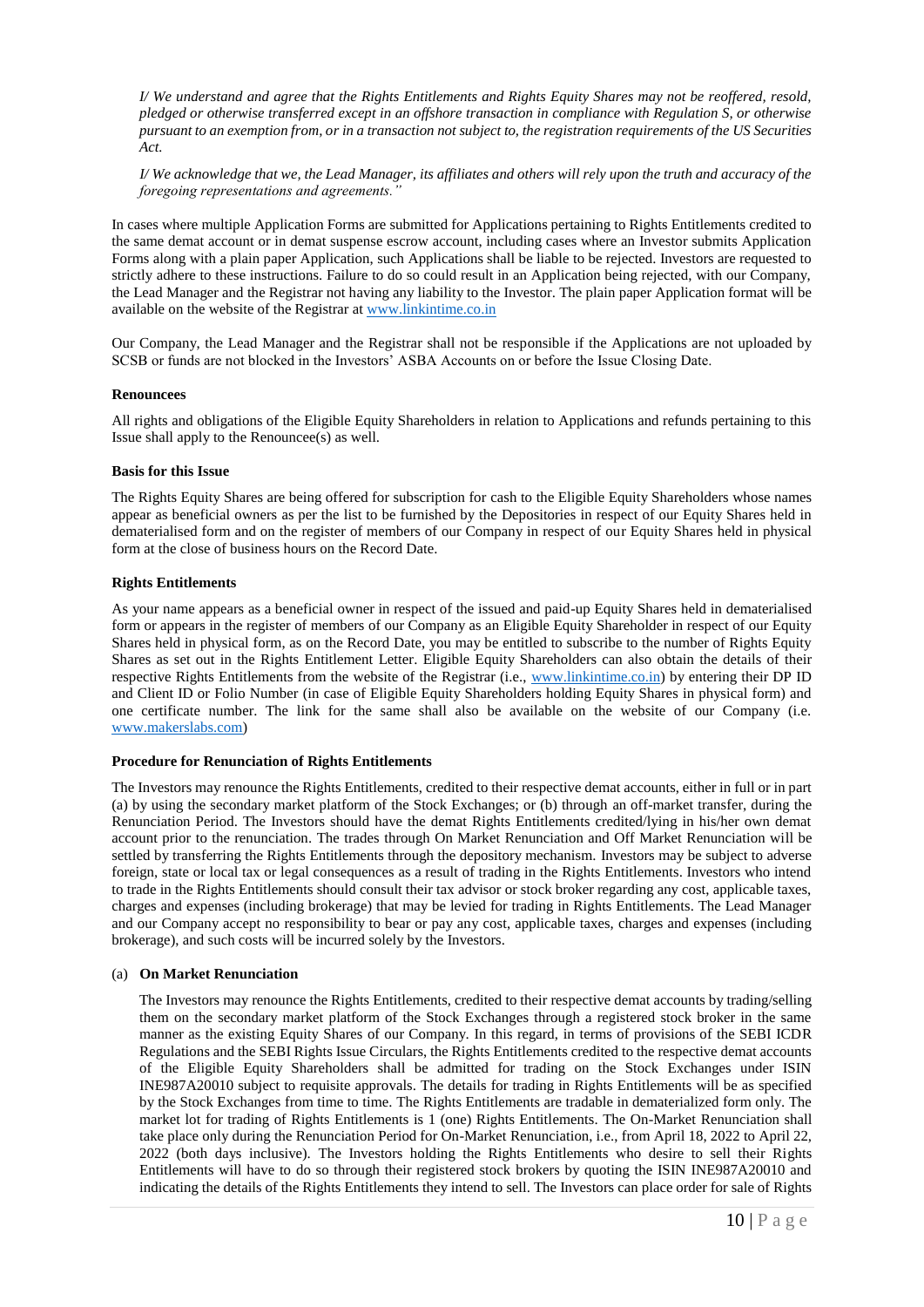Entitlements only to the extent of Rights Entitlements available in their demat account. The On-Market Renunciation shall take place electronically on secondary market platform of BSE under automatic order matching mechanism and on 'T+2 rolling settlement basis', where 'T' refers to the date of trading. The transactions will be settled on trade-for-trade basis. Upon execution of the order, the stock broker will issue a contract note in accordance with the requirements of the Stock Exchanges and the SEBI.

## (b) **Off Market Renunciation**

The Investors may renounce the Rights Entitlements, credited to their respective demat accounts by way of an offmarket transfer through a depository participant. The Rights Entitlements can be transferred in dematerialised form only. Eligible Equity Shareholders are requested to ensure that renunciation through off-market transfer is completed in such a manner that the Rights Entitlements are credited to the demat account of the Renouncees on or prior to the Issue Closing Date. The Investors holding the Rights Entitlements who desire to transfer their Rights Entitlements will have to do so through their depository participant by issuing a delivery instruction slip quoting the ISIN INE987A20010, the details of the buyer and the details of the Rights Entitlements they intend to transfer. The buyer of the Rights Entitlements (unless already having given a standing receipt instruction) has to issue a receipt instruction slip to their depository participant. The Investors can transfer Rights Entitlements only to the extent of Rights Entitlements available in their demat account. The instructions for transfer of Rights Entitlements can be issued during the working hours of the depository participants.

The detailed rules for transfer of Rights Entitlements through off-market transfer shall be as specified by the NSDL and CDSL from time to time.

## **Credit of Rights Entitlements in dematerialised account**

In accordance with Regulation 77A of the SEBI ICDR Regulations read with the SEBI Rights Issue Circular, the credit of Rights Entitlements and Allotment of Rights Equity Shares shall be made in dematerialized form only. Prior to the Issue Opening Date, our Company shall credit the Rights Entitlements to (i) the demat accounts of the Eligible Equity Shareholders holding the Equity Shares in dematerialised form; and (ii) a demat suspense escrow account opened by our Company, for the Eligible Equity Shareholders which would comprise Rights Entitlements relating to (a) Equity Shares held in a demat suspense account pursuant to Regulation 39 of the SEBI Listing Regulations; or (b) Equity Shares held in the account of IEPF authority; or (c) the demat accounts of the Eligible Equity Shareholder which are frozen or details of which are unavailable with our Company or with the Registrar on the Record Date; or (d) Equity Shares held by Eligible Equity Shareholders holding Equity Shares in physical form as on Record Date where details of demat accounts are not provided by Eligible Equity Shareholders to our Company or Registrar; or (e) credit of the Rights Entitlements returned/reversed/failed; or (f) the ownership of the Equity Shares currently under dispute, including any court proceedings. In this regard, our Company has made necessary arrangements with NSDL and CDSL for the crediting of the Rights Entitlements to the demat accounts of the Eligible Equity Shareholders in a dematerialized form. A separate ISIN for the Rights Entitlements has also been generated which is INE987A20010. The said ISIN shall remain frozen (for debit) until the Issue Opening Date. The said ISIN shall be suspended for transfer by the Depositories post the Issue Closing Date. Eligible Equity Shareholders are requested to provide relevant details (such as copies of self-attested PAN and client master sheet of demat account etc., details/ records confirming the legal and beneficial ownership of their respective Equity Shares) to the Company or the Registrar not later than two Working Days prior to the Issue Closing Date to enable the credit of their Rights Entitlements by way of transfer from the demat suspense escrow account to their demat account at least one day before the Issue Closing Date, to enable such Eligible Equity Shareholders to make an application in this Issue, and this communication shall serve as an intimation to such Eligible Equity Shareholders in this regard. Such Eligible Equity Shareholders are also requested to ensure that their demat account, details of which have been provided to the Company or the Registrar account is active to facilitate the aforementioned transfer. Additionally, our Company will submit the details of the total Rights Entitlements credited to the demat accounts of the Eligible Equity Shareholders and the demat suspense escrow account to the Stock Exchanges after completing the corporate action. The details of the Rights Entitlements with respect to each Eligible Equity Shareholders can be accessed by such respective Eligible Equity Shareholders on the website of the Registrar after entering in their respective details along with other security control measures implemented thereat

### **Fractional Entitlements**

The Rights Equity Shares are being offered on a rights basis to existing Eligible Equity Shareholders in the ratio of 1 Rights Equity Share for every 5 Equity Shares held as on the Record Date. As per SEBI Rights Issue Circulars, the fractional entitlements are to be ignored. Accordingly, if the shareholding of any of the Eligible Equity Shareholders is less than 5 Equity Shares or is not in the multiple of 5 Equity Shares, the fractional entitlements of such Eligible Equity Shareholders shall be ignored by rounding down of their Rights Entitlements. However, the Eligible Equity Shareholders whose fractional entitlements are being ignored, will be given preferential consideration for the Allotment of one additional Rights Equity Share if they apply for additional Rights Equity Shares over and above their Rights Entitlements, if any, subject to availability of Rights Equity Shares in this Issue post allocation towards Rights Entitlements applied for. The Eligible Equity Shareholders holding less than 5 Equity Shares shall have 'zero' entitlement for the Rights Equity Shares. Such Eligible Equity Shareholders are entitled to apply for additional Rights Equity Shares and will be given preference in the Allotment of one Rights Equity Share, if such Eligible Equity